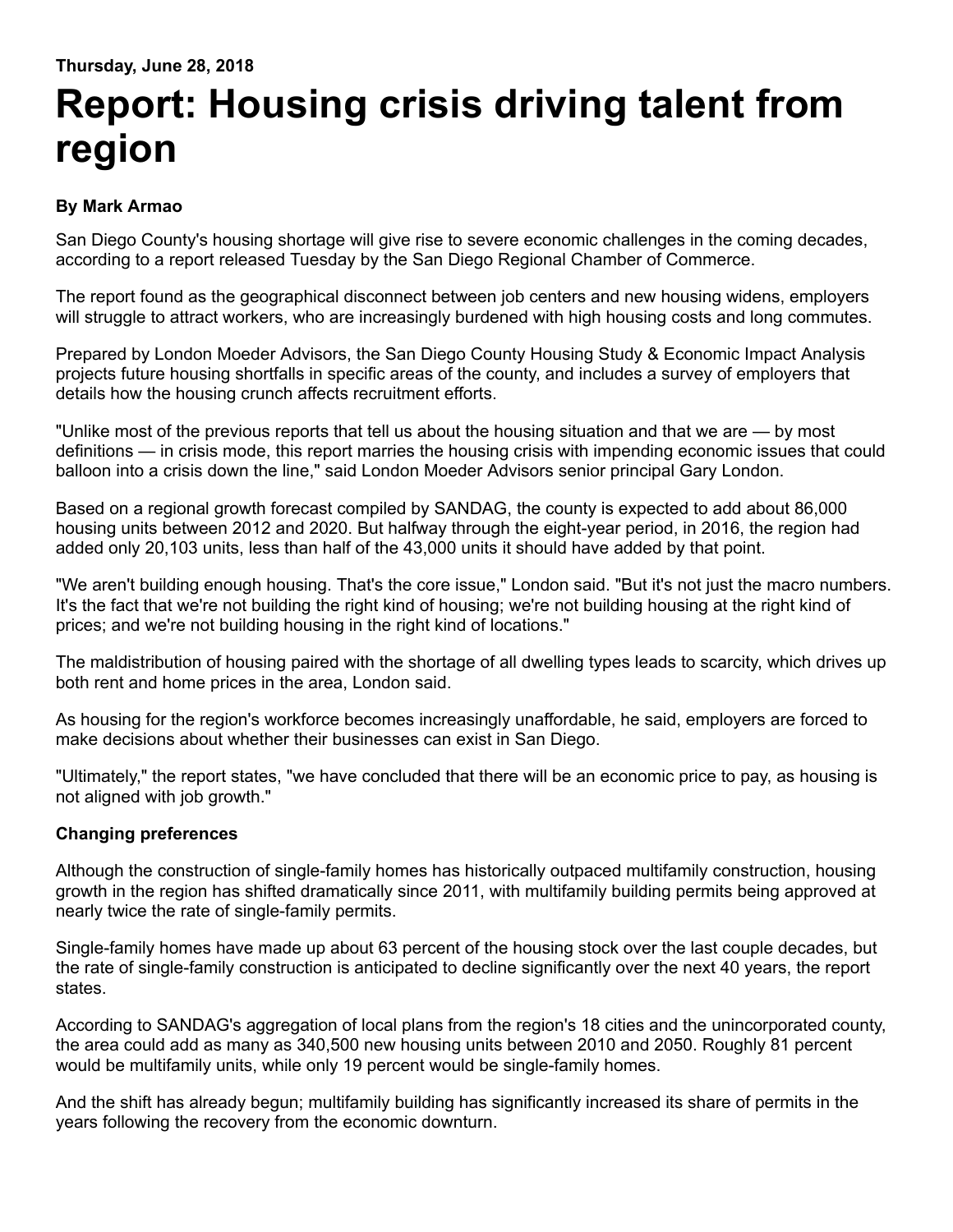Aside from the shrinking amount of land available for the construction of detached homes, one of the primary drivers of the shift is the perception that millennials prefer apartment living over suburban life.

The report states that recent development "has been focused on building smaller units, usually in multifamily settings," and that the perceived demand from millennial consumers tended toward "more urban product."

But those assumptions may not hold true, especially as those in the millennial generation enter their familyforming years, London said.

"The oldest millennials are now 37, 38 years old," he said. "And most people aren't going to raise their family in an apartment. They're going to want to move into something that feels more like a single-family home."

But, because many first-time homebuyers probably can't afford to move into a traditional single-family home in a suburban area, London suggests that the area adds more alternative forms of single-family homes, such as cluster homes and semidetached row houses.

What he recommends is not necessarily "housing that goes high, but housing that goes dense," he said. "Maybe you don't have a backyard or maybe you're really tight up against your neighbor, but inside you have a couple thousand square feet of interior space."

The strategy would not only allow for more density, but would enable a more efficient use of land, the cost of which is "the major factor in the price of a house," London said.

"We need to be more efficient with the use of the land to neutralize the cost of the land," he said.

Aside from alternative forms of single-family residences, the report highlights the need to build housing of all types, including apartments, condos and detached homes.

## **Misplaced workers**

The report also warns of the geographical disconnect between where jobs are expected to be and where housing can be built.

"The problem is most pronounced along the region's North Coast and inland North County," the report stated. "That is where the jobs-to-housing imbalance is the greatest, yet where the resistance to new housing is most persistent."

The North City Major Statistical Area, which includes job centers like Sorrento Valley and Miramar, is projected by SANDAG to add nearly 140,000 jobs between 2012 and 2050. But the area is projected to add only 68,663 homes over that period.

The report states that a "more troubling" ratio exists between the number of jobs at the single-family-home income ranges to the number of actual single-family homes in the North City MSA. Over the next 30 years, that ratio is expected to reach 8.06.

The projections suggest that employees in the North City area will be forced to look for housing options elsewhere, such as the eastern and southern reaches of the county.

The scenario already plays out in various areas of the county, London said.

"Most of the housing that has been permitted is in the South County, which means that people who are employed in North County commute from South County on a daily basis," he said. "It's a long commute. It's a stressful commute.

"What we need to do is concentrate on building housing in the North County and North City areas."

Otherwise, London suggests building infill housing throughout the county and in the less developed areas along the Interstate 15 corridor.